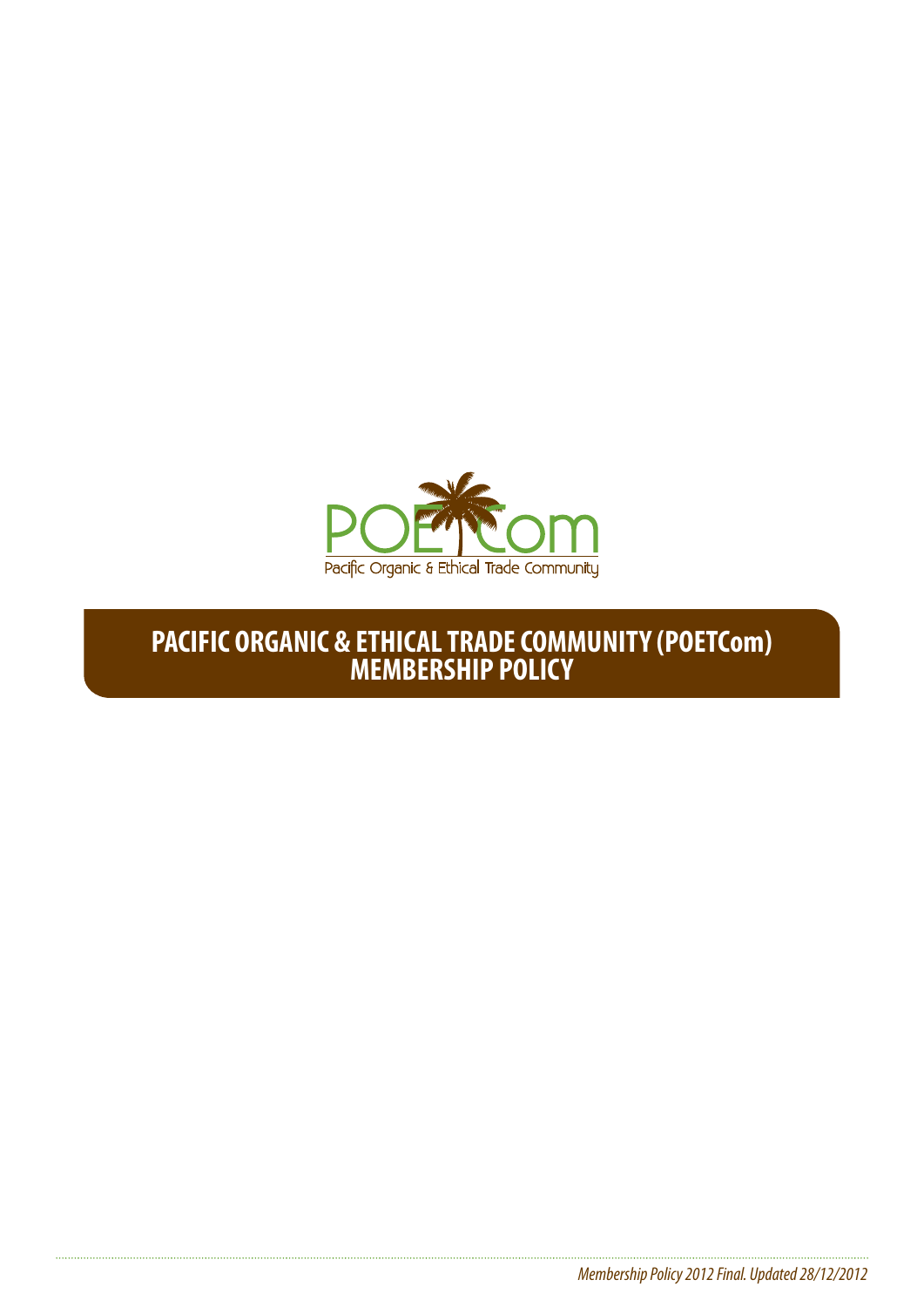#### **PACIFIC ORGANIC & ETHICAL TRADE COMMUNITY (POETCom) MEMBERSHIP POLICY**

#### **1 Introduction**

POETCom is a membership organization. POETCom's advocacy capacity is based on having a strong membership base and the resources to publish, communicate and represent the organic community at strategic international meetings and with key influencers and international policy decision-makers.

It is POETCom's objective to serve its affiliates to the greatest extent possible, making effective use of the resources available.

According to its statutes POETCom has 3 categories of affiliates: Focal points, Members, and Supporters.

#### **2 Purpose**

This policy was established to regulate and define:

- • affiliation requirements and services
- affiliate application procedures
- • termination of membership

#### **Table 1: Affiliation Requirements**

| <b>REQUIREMENTS FOR MEMBERSHIP</b>                                                                                        | <b>Focal Point</b>      | <b>Member</b>             | <b>Supporter</b> |
|---------------------------------------------------------------------------------------------------------------------------|-------------------------|---------------------------|------------------|
| Endorse POETCom's mission & goals and the Principles of Organic Agriculture and<br>ethical trade                          | $\overline{\mathbf{X}}$ | X                         | X                |
| Be permanently based and registered in one or more of the Pacific Islands countries<br>and territories                    | $\overline{\mathbf{X}}$ | X                         |                  |
| An organisation or department of an institution                                                                           | X                       | $\boldsymbol{\mathsf{X}}$ | X                |
| Individual                                                                                                                |                         |                           | X                |
| Be agreed as representing the organic movement of a Pacific Island Country or<br>Territory by the members in that country | X                       |                           |                  |
| Submit national organic movement annual report to POETCom                                                                 | X                       |                           |                  |
| At least three people employed or active in the organisation                                                              | X                       | $\boldsymbol{\mathsf{X}}$ |                  |
| Predominantly organic*                                                                                                    | $\mathbf x$             |                           |                  |
| Complete annual affiliates survey                                                                                         | X                       | X                         |                  |

*\* Predominantly organic means: More than 50 % of the turnover/budget is related to Organic Agriculture OR More than 50 % of the activities/ time investment of an organization is related to Organic Agriculture\*\*.* 

*\*\* Related to Organic Agriculture means: The organization is following the objectives of organic agriculture, (this includes the range of organic activities, certified and not certified, local, regional and global) or the activities are positively related to organic agriculture (for example Rural development, Fair Trade, etc.)*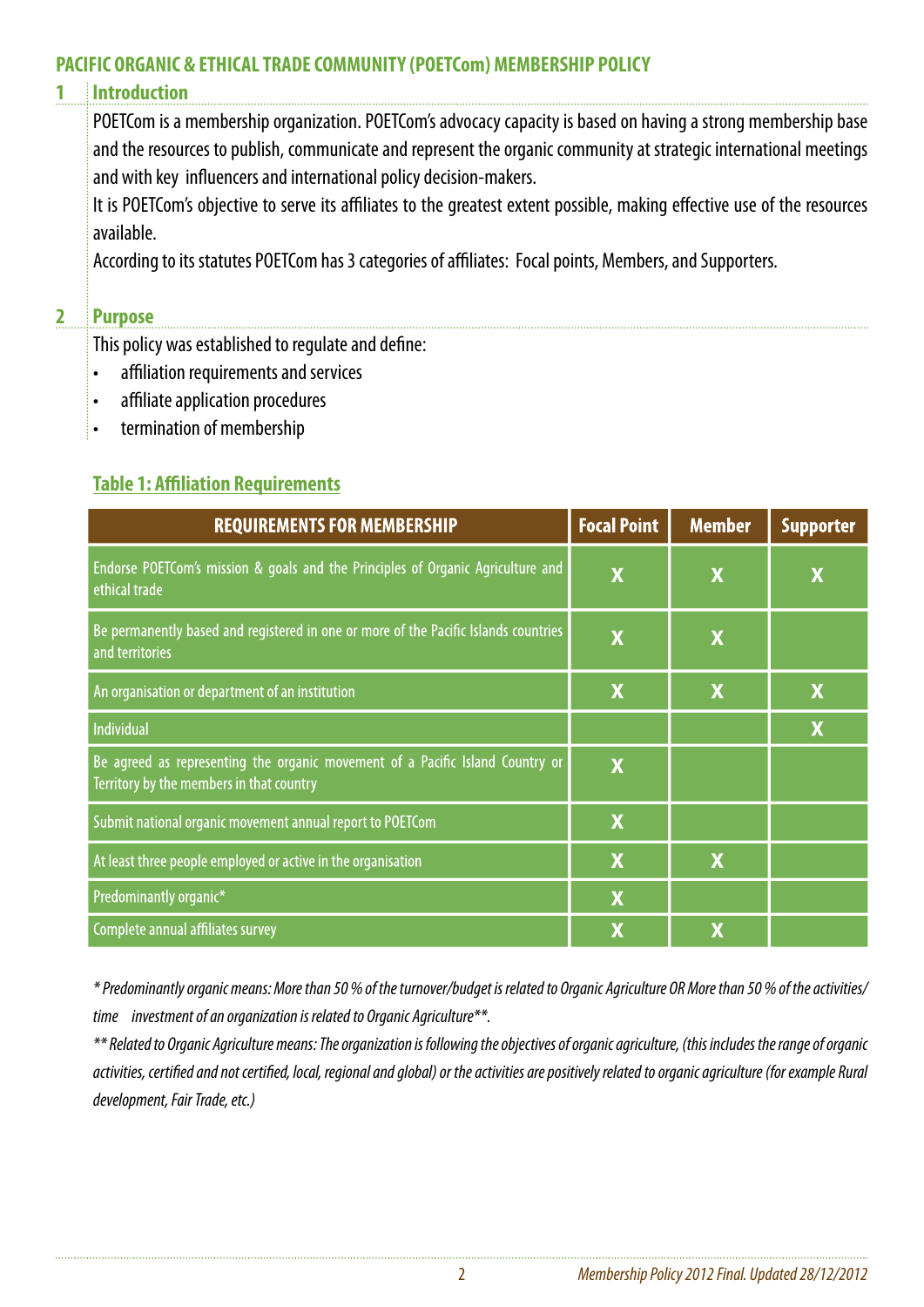#### **3 Change of Status**

In case the situation of an affiliated focal point, member or supporter has changed significantly with regard to the In case the situation of an affiliated focal point, member or supporter has changed significantly with regard to the requirements, the affiliate may apply for a change in status. The application procedure applies., the affiliate may apply for a change in status. The application procedure applies.

## **Table 2: Services for Affiliates**

| <b>SERVICES</b>                                                                                                        | <b>Focal Points</b> | <b>Members</b> | <b>Supporters</b> |
|------------------------------------------------------------------------------------------------------------------------|---------------------|----------------|-------------------|
| Voting rights at the general assembly and at ballot votes                                                              | X                   |                |                   |
| Listing in directory                                                                                                   | <b>X</b>            | X              | Χ                 |
| POETCom e -newsletter                                                                                                  | X                   | X              | X                 |
| Links from POETCom's website to members homepage                                                                       | X                   |                |                   |
| Listing on POETCom's website                                                                                           | <b>X</b>            | X              |                   |
| Access to the members only website and services (free download of training<br>materials, directory, presentations etc) | X                   | X              |                   |

## **4 Affiliation Application**

According to Article 3 of the POETCom Statutes, "The Advisory Board decides upon admission of focal points, members and supporters."

The Advisory Board approves new affiliates and their level of membership. The Advisory Board may reject applications if it deems the activities of the applicant counter POETCom's mission or goals.

Activities countering POETCom's mission or goals include, among others:

- Advocating or supporting the use of genetically modified organisms or intentionally using genetically modified organisms in organic production systems.
- The use of chemicals that threaten the integrity of organic production, processing and packing. This also includes the production of agrochemicals for such use.
- • Cruelty to animals
- Violation of human and laborer's rights
- Using the Organic Pasifika mark without permission (commercially or not)
- • Using in media or funding proposals claims to POETCom membership status with does not correspond to the truth or without written authorization.

Those applying to be Focal Point where there is more than one member must explain the selection process at country level. The POETcom Secretariat reserves the right to confirm Focal Point applications with other members in that country.